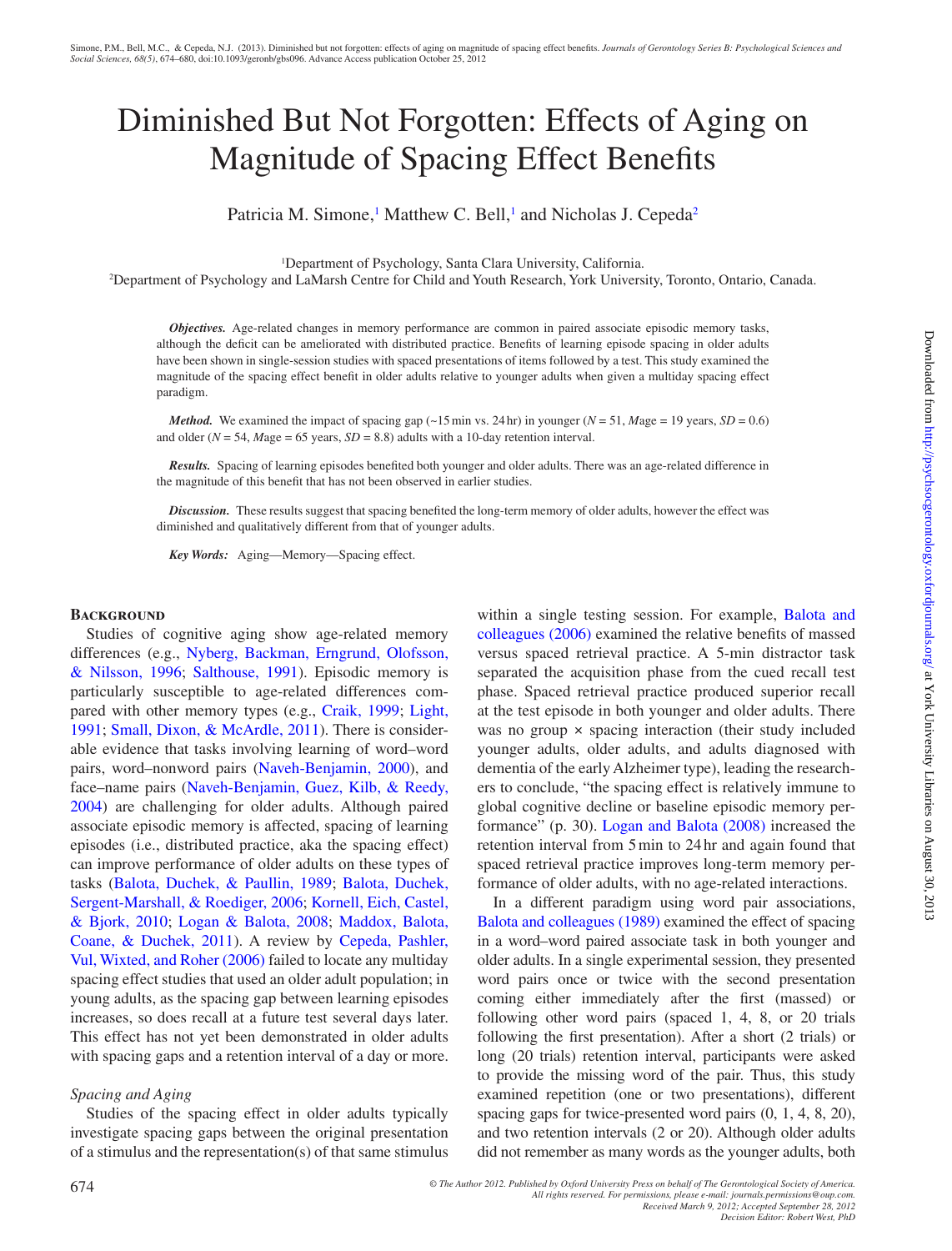age groups remembered significantly more words when they saw two presentations of the word pairs rather than just once, and they performed best when the second presentation was spaced compared with when the word presentations were massed. Additionally, for both younger and older adults, recall performance was poorest with longer spacing gaps and a short retention interval, however, when the retention interval was long, recall performance was best for the longer spacing gaps. There was no evidence of any age-related interactions.

[Kornell and colleagues \(2010\)](#page-6-6) examined the effect of spaced retrieval in a task where participants learned to associate an artist with their paintings. During the learning phase, participants viewed paintings for 5 s during which time the artist's name was announced and presented on the screen. Paintings by the same artist were presented either in sequence (massed) or interleaved with other paintings (spaced). Following a 15-s distractor task, one painting at a time was presented during the test phase and the participant was instructed to select the name of the artist from a list on the screen. Older adults did not remember as many artists as younger adults in this associative memory task, and performance of both younger and older adults was significantly better following spaced presentations of the stimuli compared with massed presentations, again with no age-related interaction. Similarly, in a recent study that also evaluated the effect of spacing on learning of meaningful information, [Wahlheim, Dunlosky, and Jacoby \(2011\)](#page-6-9) found no agerelated difference in the benefit from spacing in learning bird families for younger versus older adults.

Taken together, existing research fails to locate agingrelated differences in spacing effect magnitude. However, all existing studies used single-session paradigms, and thus were unable to examine the impact of sleep-related consolidation or other factors introduced when multiday spacing effect paradigms are used.

## *Spacing Theories*

Study-phase retrieval (SPR) ([Hintzman, Summers, &](#page-5-4)  [Block, 1975;](#page-5-4) [Kornell et al., 2010;](#page-6-6) [Murray, 1983;](#page-6-10) [Thios &](#page-6-11)  [D'Agostino, 1976](#page-6-11)) and contextual variability (Balota et al., [1989](#page-5-1); [Estes, 1955](#page-5-5); [Glenberg, 1979\)](#page-5-6) are two theoretical approaches used to explain the spacing effect. According to the SPR class of theories, each time an item is repeated, the participant successfully or unsuccessfully retrieves a previous instance of that item. When SPR is successful, the item's memory trace is enhanced or strengthened, improving performance on subsequent tests.

However, retrieval success alone is not sufficient for explaining memory trace enhancement as testing performance is significantly improved only if the SPR occurs after a delay following the initial encoding. A possible explanation for this spacing benefit is that processing of the item during the second presentation is more elaborate in spaced retrieval than in massed retrieval. According to this type of account, in massed retrieval the second presentation retrieval is based on processing superficial sensory features of the second stimulus due to the recent successful first presentation retrieval. Spaced retrieval presumably involves reconstruction-based retrieval of the first presentation based on deeper processing of the second item such as analysis of semantic meaning.

Although SPR is a compelling spacing effect theory, it is not the only viable account of this phenomenon. Contextual variability theory [\(Estes, 1955](#page-5-5); [Glenberg, 1979](#page-5-6); [Balota](#page-5-1) [et al., 1989\)](#page-5-1) suggests that internal and external retrieval cues associated with items as they are learned fluctuate over time, even within a single testing session. Greater temporal separation between learning episodes increases the likelihood that contextual cues associated with a given item will differ, leading to improved retention when learning episodes are spaced, compared with when they are massed.

In order for spacing to be beneficial, especially over long delays, the gap between presentations must be large (e.g., [Balota et al.,1989](#page-5-1)) but not so large so that retrieval is unlikely [\(Cepeda et al., 2006;](#page-5-3) [Cepeda, Vul, Rohrer,](#page-5-7) [Wixted, & Pashler, 2008](#page-5-7); [Glenberg & Lehmann, 1980](#page-5-8); [Mozer, Pashler, Cepeda, Lindsey, & Vul, 2009;](#page-6-12) [Verkoeijen,](#page-6-13) [Rikers, & Ozsoy, 2008](#page-6-13)). In other words, for a given retention interval there is an optimal study gap with performance decreasing on either side of that ideal gap: a "moderate" amount of spacing between study sessions appears to be desirable. Determining how much spacing is "moderate" (and thus ideal) is not a simple problem because study gap and retention interval interact nonlinearly ([Cepeda et al.,](#page-5-3) [2006](#page-5-3)[, 2008](#page-5-7)). [Cepeda and colleagues \(2009\)](#page-5-9) systematically varied study gap and retention interval and found that for younger adults, when the retention interval is long (specifically, 10 days), a spacing gap of 24 hr is ideal.

## *Current Study*

Current theories of the spacing benefit rely on contextual binding and encoding variability, which ensure that memory retrieval is successful and yet appropriately difficult (but not too difficult). However, older adults have demonstrated reduced binding of items to contexts [\(Howard, Kahana, &](#page-6-14) [Wingfield, 2006](#page-6-14); [Puglisi, Park, Smith, & Dudley, 1988\)](#page-6-15) and reduced elaborative encoding ([Craik & Byrd, 1982](#page-5-10)), which may result in a decrement to the size of the spacing effect. Contrary to this prediction, spacing effect studies that compare younger and older adults (e.g., [Balota et al., 1989](#page-5-1); [Kornell et al., 2010](#page-6-6)) have not found age-related differences attributable to spacing gap. However, these existing studies examined spacing within a single session and over a short period of time. The current study involves the retention of information over a long delay (10 days) and includes an immediate study session (~15min after the first learning session) or study session delayed by 24hr (spaced). Unlike other spacing studies, word pairs were not repeated one after the other in our study (in such a manner that learning was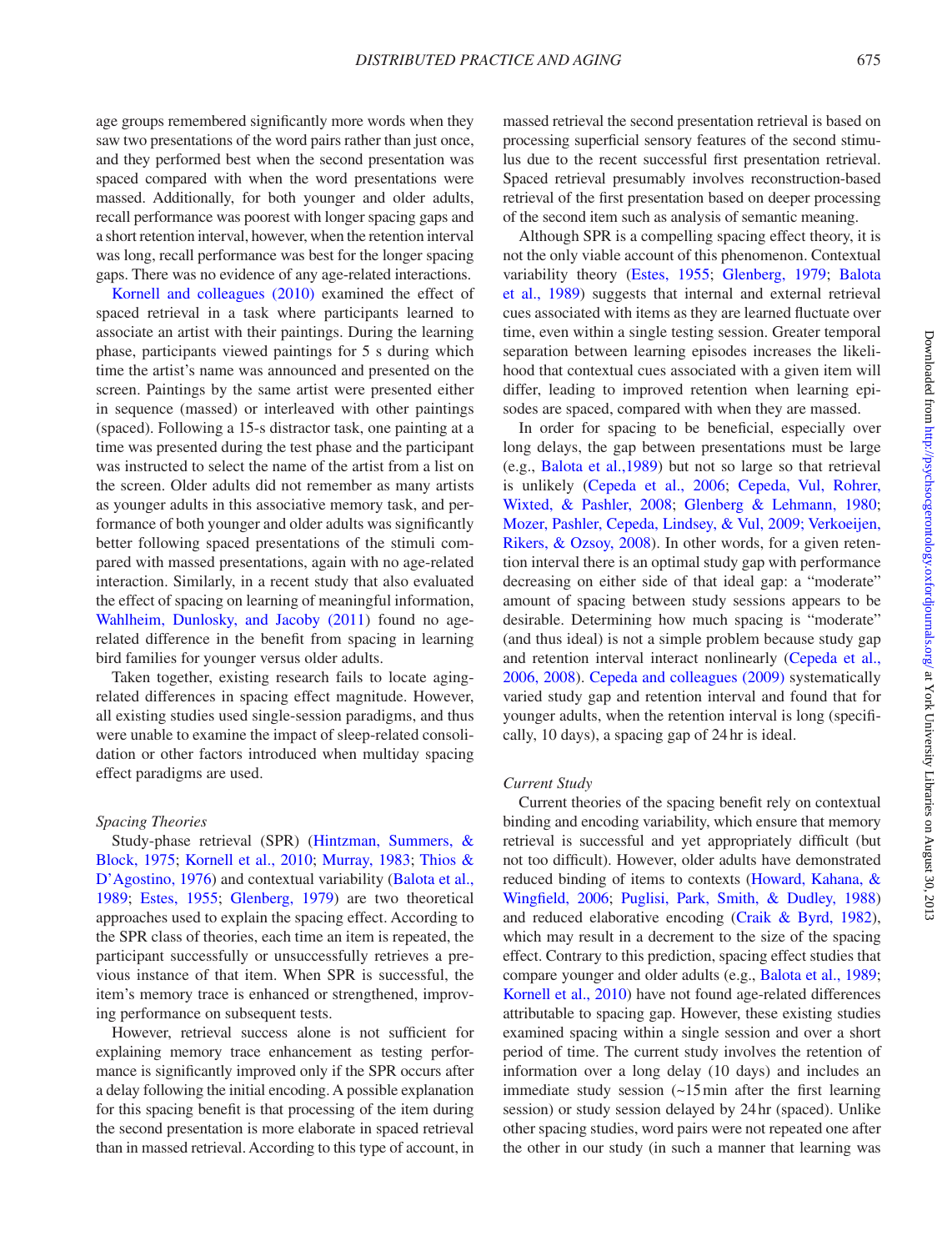strictly massed). Rather, participants were asked to relearn an entire list of word pairs either immediately after the first learning session or after a 24hr delay (and then were tested 10 days following Session 2 recall). Given the findings of others that older adults' retrieval is less context-based than that of younger adults [\(Howard et al., 2006\)](#page-6-14), and older adults use less elaborative encoding ([Craik & Byrd, 1982](#page-5-10)), with a long spacing gap (24hr) and long retention interval (10 days) we anticipate that older adults should have greatly reduced access to separate retrieval cues compared with younger adults. In essence, our prediction is that long delays may reduce or even eliminate the spacing effect for older adults. Whereas other studies have found that older adults benefit from spacing to the same degree as do younger adults, due to age-related differences in encoding and contextual binding, older adults may not show the same spacing benefit at longer, more meaningful spacing gaps and retention intervals.

The present study replicated an earlier finding of a longlasting spacing advantage in young adults in a paired associate word task (English translations of Swahili; [Cepeda et al.,](#page-5-9)  [2009\)](#page-5-9) and then examined whether this advantage extends to older adults. Previous research found equal spacing effect benefits for younger and older adults within a single testing session (e.g., [Balota et al., 1989;](#page-5-1) [Kornell et al., 2010\)](#page-6-6). Earlier studies, however, only examined single-session learning. In the present study, once criterion was reached in an initial encoding session, participants either studied all the word pairs again (massed but discrete learning episodes) or they studied them 24hr later (spaced), with a 10-day retention interval. It is possible that retrieval in the spaced condition will be too difficult, perhaps due to encoding and contextual-binding challenges associated with older adults, which would eliminate a spacing effect at longer test delays. If retrieval in the spaced condition were impaired due to age-related differences in encoding and contextual binding, we predicted that, unlike younger adults, older adults would show a reduced or no benefit from spacing in this study.

## **Method**

#### *Participants*

Younger ( $N = 51$ , Mage = 19 years,  $SD = 0.6$ ) and older  $(N = 54, \text{~}$  *Mage* = 65 years,  $SD = 8.8$ ) adults participated in this study. Younger adults were recruited from the participant pool at Santa Clara University and received research credit for their participation. Older adults were recruited from the Santa Clara Senior Center and were compensated \$20.00 for their participation. Participants were predominantly women (81% younger adults, 88% older adults). The older adults were college-educated and reported they were in good health. Participants in both age groups were randomly assigned to either massed (immediate testing of Session 2, with an average gap of ~15min between learning and relearning of an average word pair) or spaced (24hr delay before Session 2 testing) conditions. There were 28 younger and 28 older adults in the massed condition and 23 younger and 26 older adults in the spaced condition.

## *Materials and Procedure*

Participants learned 20 Swahili–English word pairs of varying parts of speech using the same software used by [Cepeda and colleagues \(2009\),](#page-5-9) Experiment 1. Testing occurred individually for all participants. For any given participant, all sessions were completed individually in the same room and on the same computer that controlled stimulus presentation and recorded participant responses and response times.

The first study session consisted of two parts: acquisition and recall (repeated testing with feedback). In the acquisition phase, the 20 Swahili–English word pairs were presented in random order. Word pairs appeared in black, all caps text on a grey background for 7 s. Immediately following the presentation of the 20 word pairs, the program presented one Swahili word at a time, directly above a text field in which participants could type a response. Word order was randomized such that all 20 Swahili words were presented once without replacement. After entering a response, participants pressed the "Enter" key to proceed to the next word in the list of 20. Participants were given corrective feedback following each response. The program cycled through all 20 Swahili words until participants correctly translated a Swahili word 2 times. At this criterion the participants were considered to have learned the word pair and it was removed from subsequent list iterations. In other words, only Swahili words that participants did not respond to correctly 2 times continued to be presented. Spacing of word presentations was not controlled during the encoding session. Once all 20 Swahili words were correctly translated twice, the first session ended.

Participants completed the second study session either immediately following the first session (massed condition; ~15min between sessions) or 24hr later (spaced condition). The second session was identical to the first except that it consisted of only two presentations of the 20 word list in randomized order (i.e., all 20 word pairs were presented once, in random order, before the words were presented a second time, again in randomized order).

The third (test) session occurred 10 days following the second study session and consisted of a final recall test where each Swahili word was displayed directly above a text field in which participants could type a response. No feedback was provided and the session was complete after the entire randomized list was presented once.

## **Results**

#### *Session 1 (Encoding)*

The data analyzed from the first session were the number of trials required to reach the criterion of entering the correct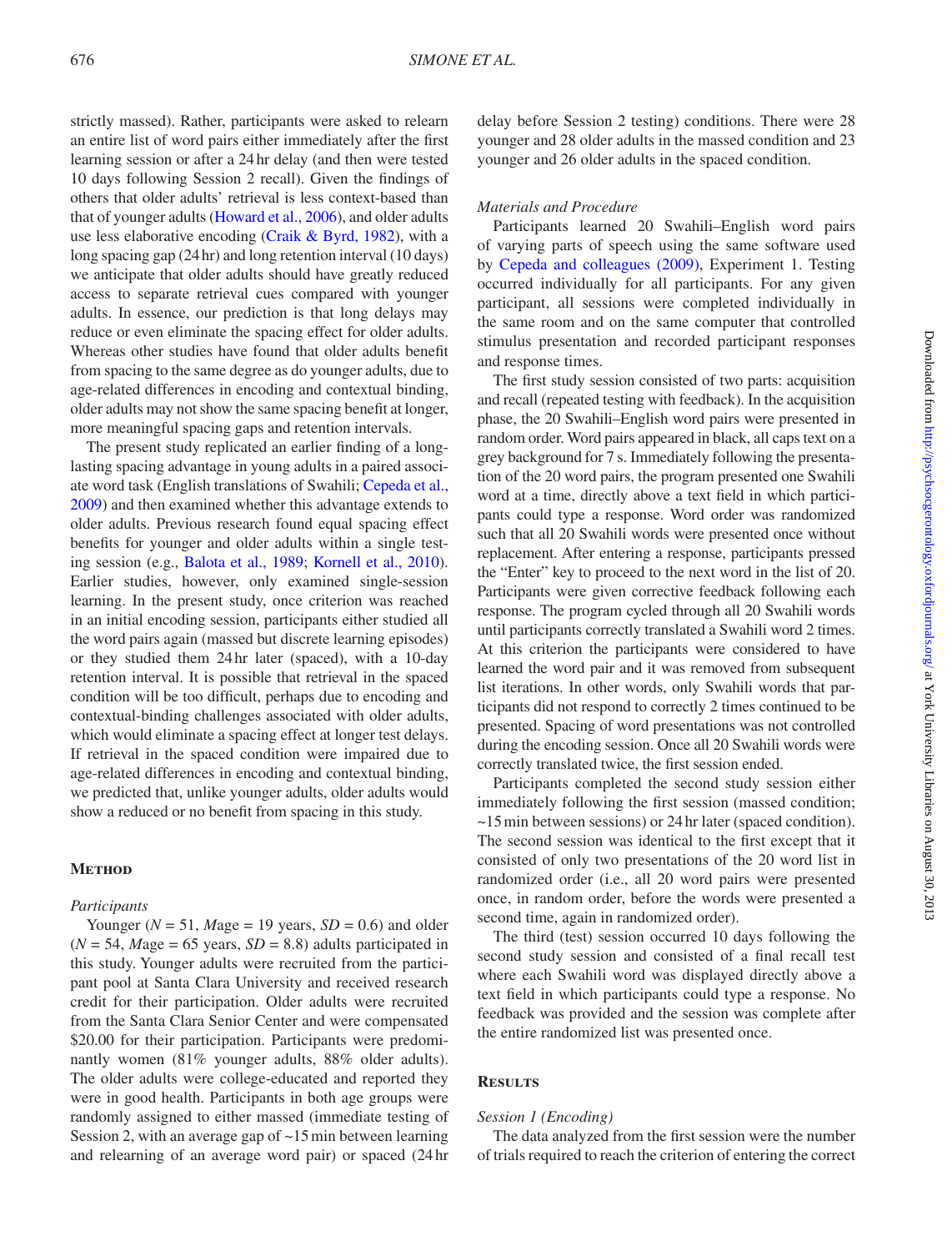English word for each Swahili word in two presentations of each Swahili word. Data were analyzed using a 2 × 2 factorial analysis of variance (ANOVA) with age (young vs. old) and spacing (massed vs. spaced) as between-subjects factors. Session 1 data from one young adult were missing and thus are not included in this analysis. There was a significant main effect of age,  $F(1, 100) = 475.3$ ,  $p = .001$ ,  $\eta_p^2 = .312$ , and no main effect of spacing,  $F(1, 100) = 3.5$ ,  $p = .06$  or interaction,  $F < 1$ . Thus, older adults required more trials in order to reach the criterion of 100% accuracy twice on all 20 Swahili words compared with younger adults ( $M = 135.9$  trials  $[SD = 62.5]$  and  $M = 73.9$  trials [*SD* = 20.7], respectively). On average, participants in the massed condition cycled through 15 more trials than those in the spaced condition to reach criterion in Session 1. This difference did not reach significance.

#### *Session 2 (Relearning via Testing With Feedback)*

The key data from the second session were the number of correct responses to the Swahili word prompts. As the list was presented to participants twice, the maximum possible score was 40. The data were evaluated using a  $2 \times$ 2 factorial ANOVA with age (young vs. old) and spacing (massed vs. spaced) as between-subjects factors. There was a significant main effect of age,  $F(1, 101) = 78.2$ ,  $p = .001$ ,  $\eta_p^2$  = .437 and spacing, *F*(1, 101) = 5.1, *p* = .026,  $\eta_p^2$  = .048, but no interaction,  $F(1, 101) = 3.5$ ,  $p = .064$  was found. Younger adults remembered  $M = 36.9$  (*SD* = 3.0) and  $M = 36.4$  (*SD* = 3.6) words in the massed and spaced conditions, respectively, whereas older adults recalled *M* = 28.6  $(SD = 8.4)$  and  $M = 23.8$   $(SD = 6.9)$  words, respectively. Older adults made more errors than younger adults, and both groups made more errors in the spaced condition, however, younger adults' performance was near ceiling in both conditions, making the marginally significant interaction difficult to interpret. Although Session 1 criterion was the same for younger and older adults (correctly recalling each word pair twice), younger adults showed virtually no forgetting over a 24hr delay, whereas older adults recalled fewer words in both the massed and spaced conditions.

### *Session 3 (Final Test)*

The number of correct responses in the test session (out of 20 possible; see [Figure 1](#page-3-0)) was analyzed using a  $2 \times 2$ factorial ANOVA with age (young vs. old) and spacing (massed vs. spaced) as between-subjects factors. Both the main effect of age,  $F(1, 101) = 43.5$ ,  $p < .001$ ,  $\eta_p^2 = .30$ and spacing,  $F(1, 101) = 34.9$ ,  $p < .001$ ,  $\eta_p^2 = .257$ , were significant as was the age  $\times$  spacing interaction,  $F(1, \cdot)$ 101) = 6.5,  $p = .012$ ,  $\eta_p^2 = .061$ . Two a priori tests compared massed and spaced performance for each age group separately and showed a significant benefit of spacing for both younger ( $t(49) = 6.2$ ,  $p < .001$ ) and older adults ( $t(52) = 2.3$ ,



<span id="page-3-0"></span>Figure 1. Session 3 performance for massed and spaced conditions as a function of age, showing the number of items recalled correctly out of 20 possible.

 $p = .025$ ). Thus, spacing improved recall for both younger and older adults, although to a lesser degree for older adults.

## *Predicting Test Performance: Easy- vs. Hard-to-Learn Words*

A possible predictor of third session test performance is the pattern of first session success in responding to the word pairs. Some words were easier to learn than others for each participant. For example, one participant may have learned the rangi–paint word pair association in only 4 trials but the jani–grass word pair might have required 20 trials, whereas another participant might have found the jani–grass word pair easy to learn. We explored whether the number of trials required to learn each word pair, as each participant learned it, could be a factor in determining which words they recalled at test. Specifically, word pairs that were easy to learn in Session 1 may or may not have been easy to recall in Session 3. Easy-to-learn words were identified by how quickly the participant reached criterion (correct twice) in Session 1. The 20 word pairs were sorted into quartiles based on how quickly each participant learned the word pair. For example, one quartile contained the five words that were quickly learned and another contained the five words that took the most trials to learn for each participant.

These data, shown in [Figure 2](#page-4-0), were analyzed using a 2  $\times$  $2 \times 4$  mixed ANOVA with age (old vs. young) and spacing (massed vs. spaced) as between-subject factors and quartile (Q1–Q4) as within-subject factor. All main effects were significant: age,  $F(1, 101) = 31.8, p < .001, \eta_p^2 = .24$ , spacing, *F*(1, 101) = 28.4, *p* < .001,  $\eta_p^2$  = .220, and quartile, *F*(3, 303) = 48.7,  $p < .001$ ,  $\eta_p^2 = .325$ . Effects are as predicted, with lower performance for harder to learn words, older adults, and massed items. Additionally, there was a significant age × quartile interaction,  $F(3, 303) = 15.3, p < .001, \eta_p^2 = 0.132,$ reflecting that young adults had little difficulty remembering hard-to-learn items after a 10-day retention interval, whereas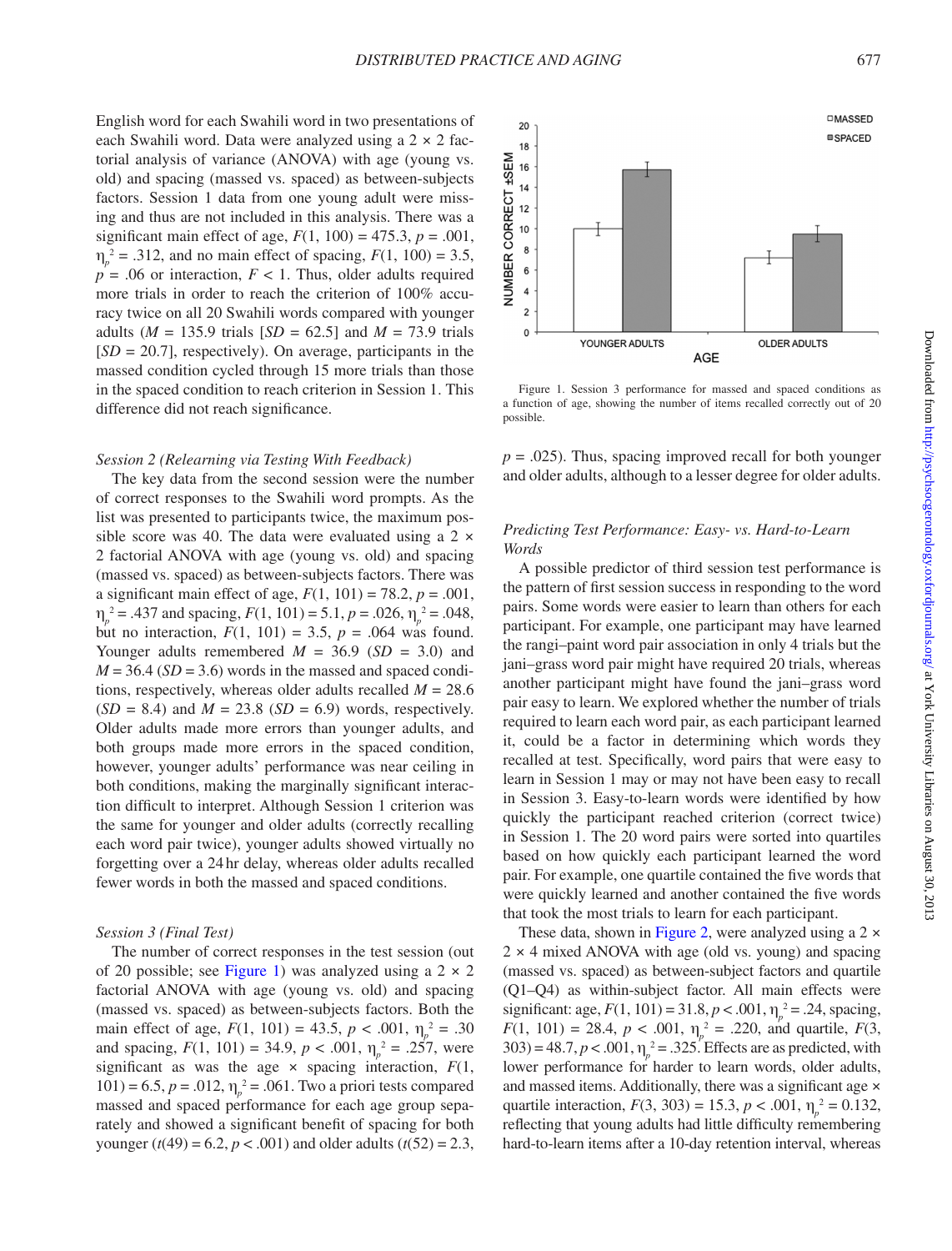

<span id="page-4-0"></span>Figure 2. Session 3 number correct, organized in quartiles (by age) as a function of when participants correctly responded to the words presented in Session 1 (i.e., first five words, second five words, etc.).

older adults did have difficulty with the harder items. No other interactions were significant (age  $\times$  spacing,  $F(1, 101) = 2.7$ , *p* = .106; spacing × quartile, *F*(3, 303) = 2.5, *p* = .059; and age  $\times$  spacing  $\times$  quartile,  $F(3, 303) = 1.6$ ,  $p = .191$ ). The marginally significant spacing × quartile interaction indicates that spacing effect magnitude might be larger for hard-tolearn items; specifically, massing appears detrimental to hard-to-learn items. Surprising, the age  $\times$  spacing interaction failed to reach significance with quartile included as a factor, suggesting that further research is needed to determine if the age × spacing interaction depends on item difficulty (perhaps using an explicit difficulty manipulation).

Given the main effect of spacing and a significant interaction with quartile, we conducted two additional analyses investigating each age group separately with a  $2 \times 4$ mixed ANOVA with spacing and quartile as factors. For the younger adults, both main effects were significant: spacing,  $F(1, 49) = 25.1$ ,  $p < .001$ ,  $\eta_p^2 = .339$ , and quartile, *F*(3, 147) = 4.3, *p* = .006,  $\eta_p^2$  = .081 as was the interaction, *F*(3, 147) = 3.0, *p* = .034,  $\eta_p^2$  = .057. For the older adults both main effects were significant: spacing,  $F(1, 52) = 6.7$ , *p* = .013, η*<sup>p</sup>* 2 = .114, and quartile, *F*(3, 156) = 73.7, *p* < .001,  $\eta_p^2$  = .586. The interaction, however, was not significant,  $F$  < 1. The results of our analyses suggest that (a) there is a differential effect of spacing for younger adults as a function of quartile (i.e., spacing facilitates recall, particularly for later-learned words) and (b) spacing facilitates recall for older adults, but not differentially as a function of when

they learned the words in the first session. Although words that were learned first were most likely to be recalled in the test session, spacing improved test session performance for both easy- and hard-to-learn words for both younger and older adults, but spacing particularly helped younger adults remember the hard-to-learn words.

## **Discussion**

We examined the spacing effect using a paired associate learning task with both younger and older adult participants. Our results demonstrate clearly that spaced practice improves recall for younger adults and, to a lesser degree, for older adults. Participants showed improved recall in our memory task 10 days following their last study session when study sessions were spaced 24hr apart compared with when they were retrieved soon after learning. This finding extends previous research on the benefits of spacing for older adults by increasing the lag to 24 hr and increasing the retention interval to 10 days.

Previously, the benefits of spacing effects for older adults have only been demonstrated with substantially shorter lags and retention intervals (e.g., [Kornell et al., 2010\)](#page-6-6). At these short lags there was no evidence of an age-related difference in the spacing effect. However, with the 24hr gap and 10-day retention interval, we found an age-related spacing difference. Our data suggest that the reduced benefit of spacing seen in older adults may be due to their inability to recall the hard-to-learn words in this study. The quartile analysis showed that the pattern of responding was different for younger and older adults. While both age groups showed a significant benefit to spacing over the 10-day retention interval, both older and younger adults were successful in remembering the easy-to-learn words. However, younger adults showed a spacing by quartile interaction, in that they remembered many more of the hard-to-learn words compared with the massed participants. Older adults did not show this interaction. Rather, spacing slightly boosted their performance of all words compared with massed participants. They did not receive an added benefit to the hard-to-learn words that the younger adults did. In summary, spacing did improve long-term memory performance in older adults, but the benefit was both quantitatively and qualitatively different from that of younger adults.

Older adults required nearly twice as many trials to reach criterion in the encoding session. And, minutes after first learning the material during, older adults had forgotten nearly 30% of what they learned (28.6/40), contrasted with only 8% loss in young adults (36.9/40). This loss clearly translated into a lower base rate of performance in the final test session. Younger adults correctly recalled most words in massed (92.2%) and spaced (91%) conditions in the second session. Older adults only correctly recalled 71.5% (massed) and 59.5% (spaced) of the words in Session 2. The retrieval rates for older adults were far below ceiling, suggesting difficulty with the task not experienced by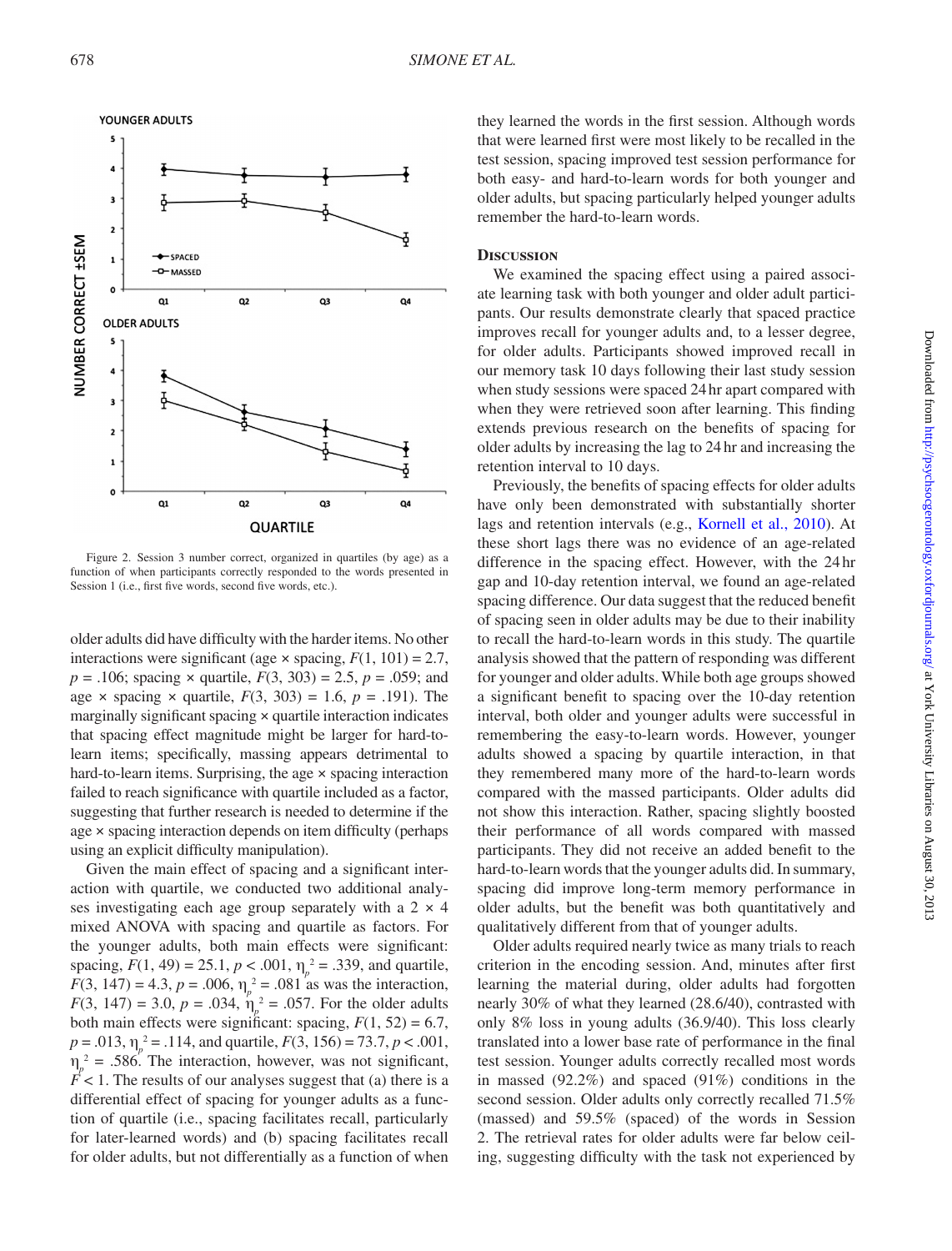younger adults, which may be a consequence of elaborative encoding or contextual binding differences between younger and older adults [\(Craik & Byrd, 1982](#page-5-10); [Puglisi](#page-6-15)  [et al., 1988](#page-6-15)). Although items were recalled correctly during the first study session, older participants did not have great success in recalling those words during the second study session, even when that retrieval immediately followed the first session (i.e., even in the massed condition). It is possible that the learning criterion of this study (recall word pairs correctly 2 times) did not equalize learning in both age groups. Recently, [Wahlheim and colleagues \(2011\)](#page-6-9) showed that self-pacing during the encoding session equalized performance of younger and older adults, who then showed an equivalent benefit of spacing over a short delay. However, this finding of a rapid forgetting rate of older adults compared with younger adults is not uncommon (e.g., [Maddox,](#page-6-8)  [Balota, Coane, & Duchek, 2011\)](#page-6-8), and although recall in Session 2 did influence how much is remembered in the study and test session, even with a lower rate of overall performance, older adults showed a benefit to spacing over massing, meaning that even with the initial encoding and retrieval differences, distributed practice did improve longterm memory of older adults.

Recently, Maddox et al., (2011) found age-related differences in the spacing effect were due to age-related impairment in working memory. In a series of experiments exploring the benefits of systematic versus nonsystematic spacing expansion, they concluded that regardless of spacing schedule, older adults performed best when they first retrieved the information soon after initial encoding, whereas younger adults maintained the information in working memory over longer spaced presentations. In our study, performance of older adults was best when the words were retrieved 24hr later rather than immediately following initial encoding, and these results are not likely explained by working memory limitations in older adults [\(Hayes,](#page-5-11)  [Kelly, & Smith, 2012\)](#page-5-11).

In summary, memory performance in paired associate learning tasks improves in older adults when a second retrieval episode is 24 hr following the initial learning session compared with immediately after the initial learning session, an improvement that is evidenced 10 days later, as it does in younger adults, but differentially and not to the same degree. Two current theories of spacing emphasize the role of elaborative encoding and binding of contextual elements, both of which have been shown to be challenging to older adults [\(Craik & Byrd, 1982;](#page-5-10) [Puglisi et al., 1988\)](#page-6-15). Therefore, the age-related effect we found in this study may be due to age-related changes in contextual binding and/or elaborative encoding, which affected recall—particularly of hard-to-learn words. One practical implication of the present results is that older adults should space study sessions as a means to reduce aging-related memory difficulties, because even though they do not receive the same benefit to long-term retention as younger adults, performance does improve. Whether older adults have an equivalent gap by retention interval curve as younger adults [\(Cepeda et al.,](#page-5-7) [2008,](#page-5-7) [2009\)](#page-5-9), and show the same optimal gap, deserves future investigation.

#### **ACKNOWLEDGMENTS**

Data were collected at Santa Clara University and the Santa Clara Senior Center. Thanks to Kelly Swedenberg and Jamie McCauley for their considerable assistance in data collection.

#### FUNDING

This work was supported by an internal research grant (Thomas Terry) awarded to P. M. Simone and M. Bell at SCU.

#### **CORRESPONDENCE**

Correspondence should be addressed to Patricia Simone, PhD, Department of Psychology, Santa Clara University, Santa Clara, CA 95053. E-mail: [psimone@scu.edu](mailto:psimone@scu.edu).

#### **REFERENCES**

- <span id="page-5-1"></span>Balota, D. A., Duchek, J. M., & Paullin, R. (1989). Age-related differences in the impact of spacing, lag, and retention interval. *Psychology and Aging*, *4*, 3–9. doi:10.1037/0882-7974.4.1.3
- <span id="page-5-2"></span>Balota, D. A., Duchek, J. M., Sergent-Marshall, S. D., & Roediger, H. L. (2006). Does expanded retrieval produce benefits over equalinterval spacing? Explorations of spacing effects in healthy aging and early stage Alzheimer's disease. *Psychology and Aging*, *21*, 19–31. doi:10.1037/0882-7974.21.1.19
- <span id="page-5-9"></span>Cepeda, N. J., Coburn, N., Rohrer, D., Wixted, J. T., Mozer, M. C., & Pashler, H. (2009). Optimizing distributed practice: theoretical analysis and practical implications. *Experimental Psychology*, *56*, 236–246. doi:10.1027/1618-3169.56.4.236
- <span id="page-5-3"></span>Cepeda, N. J., Pashler, H., Vul, E., Wixted, J. T., & Rohrer, D. (2006). Distributed practice in verbal recall tasks: A review and quantitative synthesis. *Psychological Bulletin*, *132*, 354–380. doi:10.1037/0033-2909.132.3.354
- <span id="page-5-7"></span>Cepeda, N. J., Vul, E., Rohrer, D., Wixted, J. T., & Pashler, H. (2008). Spacing effects in learning: a temporal ridgeline of optimal retention. *Psychological Science*, *19*, 1095–1102. doi:10.1111/j.1467-9280.2008.02209.x
- <span id="page-5-0"></span>Craik, F. M. (1999). Age-related changes in human memory. In D. C. Park, N. Schwarz, D. C. Park, & N. Schwarz (Eds.), *Cognitive aging: A primer* (pp. 75–92). New York, NY: Psychology Press. Retrieved from EBSCO*host*.
- <span id="page-5-10"></span>Craik, F. I. M., & Byrd, M. (1982). Aging and cognitive deficits. In F. I. M. Craik & S. Trehub (Eds.), *Aging and cognitive processes* (pp. 191–211). New York, NY: Plenum.
- <span id="page-5-5"></span>Estes, W. K. (1955). Statistical theory of distributional phenomena in learning. *Psychological Review*, *62*, 369–377. doi:10.1037/ h0046888
- <span id="page-5-6"></span>Glenberg, A. M. (1979). Component-levels theory of the effects of spacing of repetitions on recall and recognition. *Memory & Cognition*, *7*, 95–112. doi:10.3758/BF03197590
- <span id="page-5-8"></span>Glenberg, A. M., & Lehmann, T. S. (1980). Spacing repetitions over 1 week. *Memory & Cognition*, *8*, 528–538. doi:10.3758/BF03213772
- <span id="page-5-11"></span>Hayes, M. G., Kelly, A. J., & Smith, A. D. (2012). Working memory and the strategic control of attention in older and younger adults. *The Journals of Gerontology. Series B, Psychological Sciences and Social Sciences*. Advance online publication. doi:10.1093/geronb/ gbs057
- <span id="page-5-4"></span>Hintzman, D. L., Summers, J. J., & Block, R. A. (1975). Spacing judgments as an index of study-phase retrieval. *Journal of Experimental Psychology: Human Learning and Memory*, *1*, 31–40. doi:10.1037/0278-7393.1.1.31